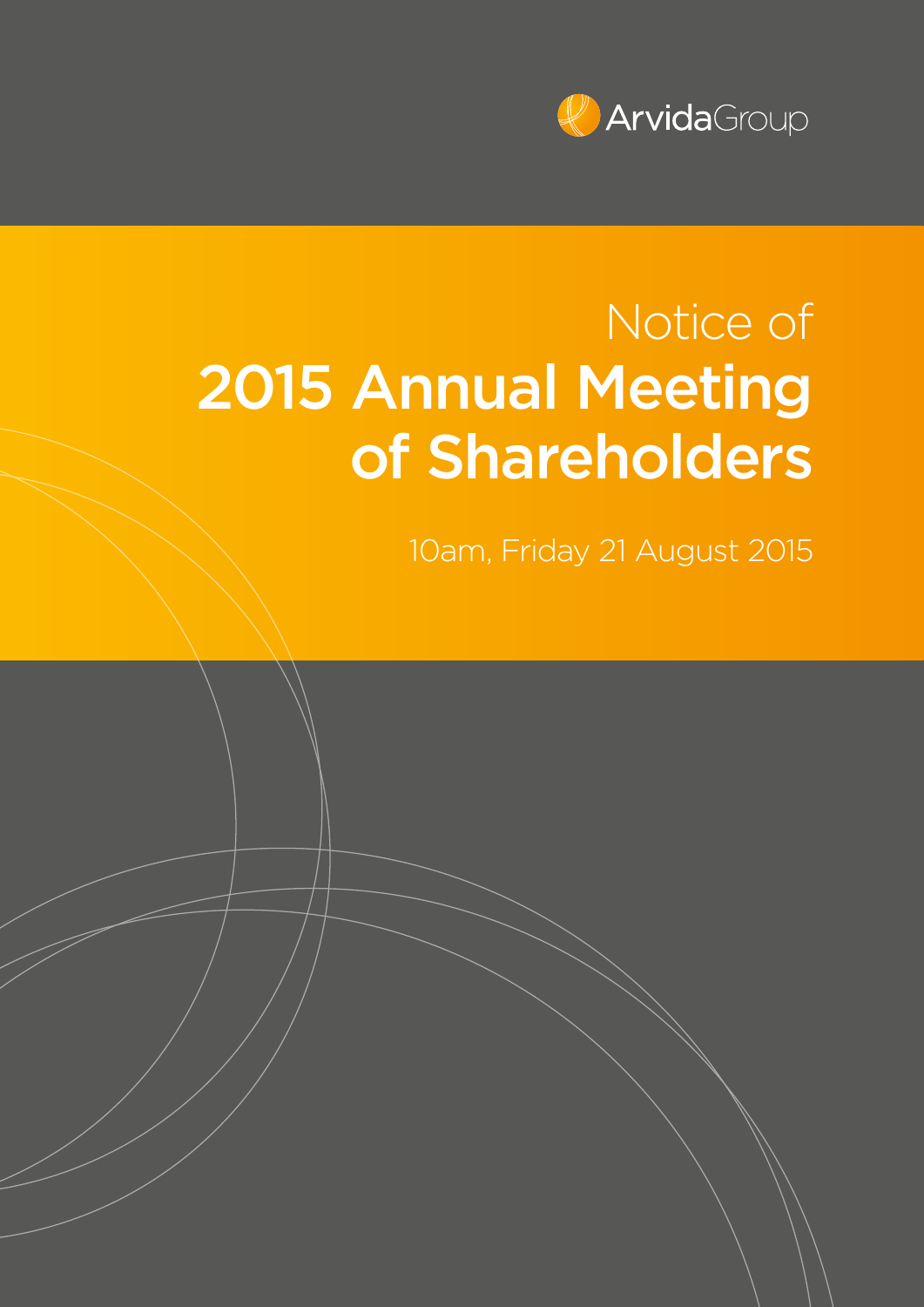## Notice is given that the

Annual Meeting of Shareholders of Arvida Group Limited (Arvida) will be held on Friday 21 August 2015 at 10.00am at The George, 50 Park Terrace, Christchurch.

## **Business**

- 1 Chairperson's Introduction
- 2 Chief Executive Officer's Review
- 3 Resolutions
	- 3.1 Re-election of Director

That Michael George Ambrose, who retires by election, and being eligible, offers himself for re-election as a director of Arvida. (See explanatory note 1)

3.2 Election of Director

That Susan Marie Paterson, who was appointed by the board during the year, retires by rotation, and being eligible, offers herself for election as a director of Arvida. (See explanatory note 2)

3.3 Election of Director

That Paul Morton Ridley-Smith, who was appointed by the board during the year, retires by rotation, and being eligible, offers himself for election as a director of Arvida. (See explanatory note 3)

3.4 Ratify shares issued pursuant to the acquisition of Aria Gardens Limited and Epsom Brown Holdings Limited

That the following share issues are ratified, confirmed and approved for the purposes of NZX Main Board Listing Rule 7.3.5(c) (See explanatory note 4):

- 35,714,286 shares issued on 30 June 2015 at 84 cents each to the participants in the placement; and
- 6,727,968 shares issued on 3 July 2015 at 89 cents each to the vendors of Aria Gardens Limited and Epsom Brown Holdings Limited under the respective sale and purchase agreements; and
- 3.5 Auditor's Remuneration

That the directors be authorised to fix the fees and expenses of Ernst & Young as the auditor of Arvida. (See explanatory note 5)

4 General Business

# Procedural Notes

- a. The persons who will be entitled to vote on the resolutions at the Annual Shareholders' Meeting are those persons who will be the shareholders of Arvida at 5:00pm on Tuesday, 19 August 2015.
- b. All resolutions must be passed by an ordinary resolution of shareholders, i.e., by a simple majority of the votes of those shareholders entitled to vote and voting on the resolution in person, by proxy or by postal vote. No director or any other person is prohibited from voting on any resolution other than on resolution 4, where the vendors issued shares in the Aria acquisition and Forsyth Barr Limited the allottee under the placement (or any of their respective Associated Persons under the NZX Main Board Listing Rules) may not vote.

## Proxy

- c. A shareholder may vote at the Annual Shareholders' Meeting either in person or by proxy. A body corporate which is a shareholder may appoint a representative to attend the Annual Shareholders' Meeting on its behalf in the same manner as that in which it could appoint a proxy.
- d. A proxy need not be a shareholder of Arvida. A shareholder who wishes to do so may appoint the Chairperson of the Meeting to act as proxy.
- e. A proxy will vote as directed in the proxy form or, if voting is left to the proxy's discretion, then the proxy will decide how to vote on the resolutions (or on any motions from the floor moved at the meeting). If the Chairperson is appointed as proxy and the voting is left to his discretion, the Chairperson intends to vote in favour of all Resolutions.
- f. A proxy form is enclosed and, if used, must be lodged with the share registrar, Computershare Investor Services Limited, in accordance with the instructions set out on the form not less than 48 hours before the time of the holding of the meeting.

## Postal Votes and Electronic Voting

- g. Instead of voting in person or by proxy a shareholder may cast a postal vote on all or any of the matters to be voted on at the meeting. The Board has authorised Jeremy Nicoll to receive and count postal votes at the meeting.
- h. A postal voting form is enclosed with this notice (combined with the proxy form). If you wish to cast a postal vote you must either:
	- a. complete the form and send it to Computershare Investor Services Limited, in accordance with the instructions set out on the form; or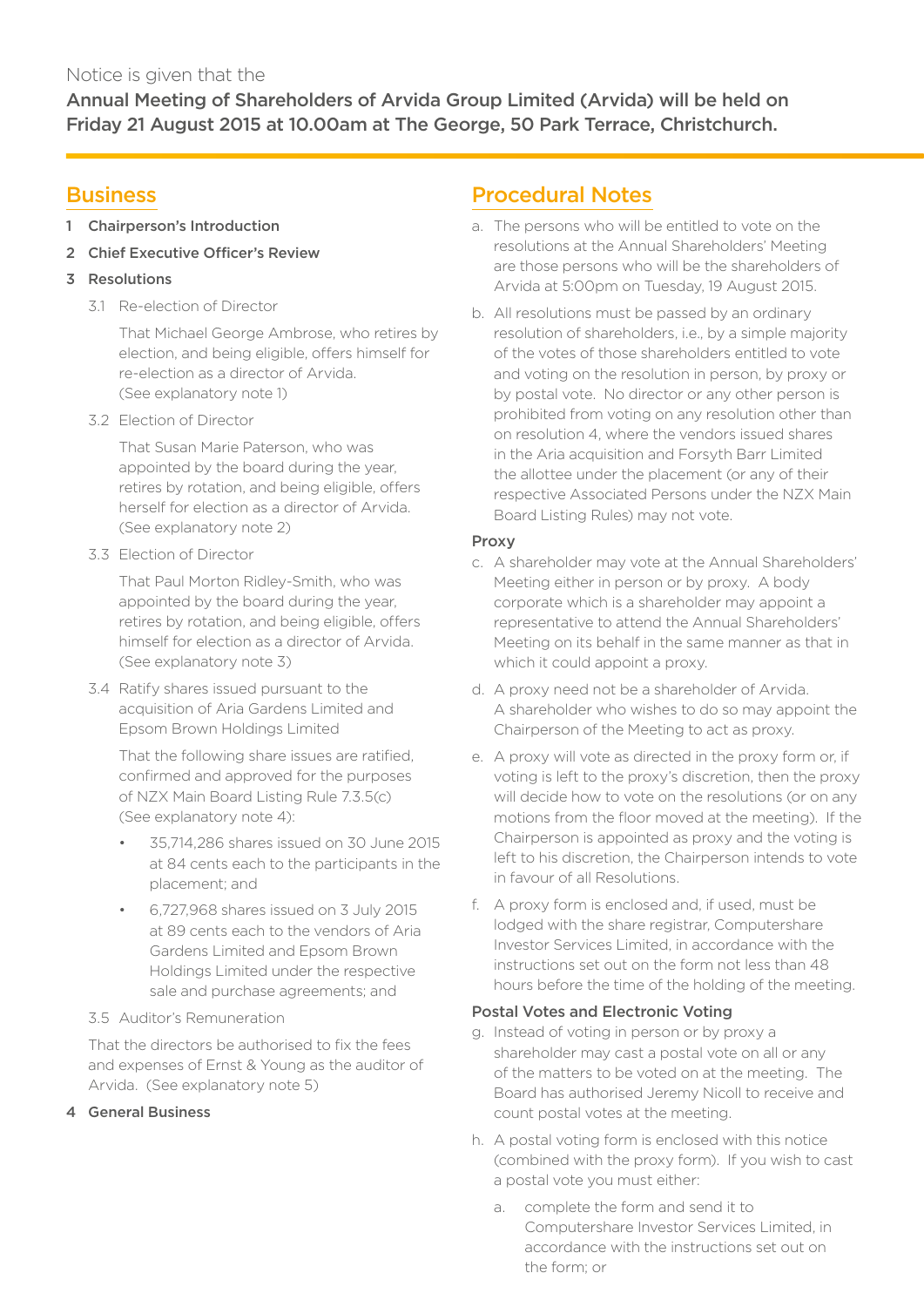

b. vote online via www.investorvote.co.nz following the instructions in the Proxy/Voting Form.

not less than 48 hours before the start of the meeting.

# Explanatory Notes

1. Under rule 3.3.11 of the NZX Main Board Listing Rules (the Listing Rules), and in accordance with clause 26 of the constitution of Arvida, one third of the Directors of Arvida must retire by rotation at the Annual Shareholders' Meeting. If the Directors are eligible, they may offer themselves for reelection by shareholders at the meeting. In this case, Michael George Ambrose retires by rotation and, being eligible, offers himself for re-election by shareholders at the Annual Shareholders' Meeting.

Michael George Ambrose is a non-executive Director. As at the date of this notice, he is not considered to be an Independent Director for the purposes of the Listing Rules, due to historical relationships he has with some of the facilities owned by Arvida and the formation and listing of Arvida. The board will continue to periodically review his status as a director. A brief biography outlining Mr Ambrose's history and experience is set out below.

At the Annual Shareholders' Meeting a resolution to re-elect Michael Ambrose will be put to shareholders. The Board unanimously recommends that shareholders vote in favour of the re-election of Michael Ambrose. Michael Ambrose abstained from any consideration by the Board on his re-election and will abstain from voting his shares, and any incidental proxies he holds, on Resolution 1.

#### *Michael Ambrose*

*Michael is a director of Arvida Group Limited. He is also a director of Rodgers & Co, a chartered accountancy firm based in Christchurch and heads the firm's aged care division. Michael has 16 years' experience in the aged care sector, advising on the operation, expansion and development of his clients' retirement villages. Michael led the aggregation of the foundation villages and was a promoter of the Arvida initial public offering. Michael actively manages several client companies and is a board member of a number of companies and organisations. Michael is a member of the NZ Institute of Chartered Accountants, the NZ Institute of Management and the Institute of Directors.*

2. Under rule 3.3.6 of the Listing Rules, any person who is appointed as a Director by the directors shall retire from office at the next annual meeting of the Issuer, but shall be eligible for election at that meeting. In this case, Susan Paterson and Paul Ridley-Smith retire and, being eligible, offer themselves for re-election by shareholders at the Annual Shareholders' Meeting

Susan Paterson is considered by the Board to be an Independent Director, as that capacity is described in the Listing Rules. A brief biography outlining Ms Paterson's history and experience is set out below.

At the Annual Shareholders' Meeting a resolution to elect Susan Paterson will be put to shareholders. The Board unanimously recommends that shareholders vote in favour of the re-election of Susan Paterson. Susan Paterson abstained from any consideration by the Board on her re-election and will abstain from voting her shares, and any incidental proxies she holds, on Resolution 2.

#### *Susan Paterson*

*Susan became a director in May 2015. She has many years' Board experience and was recently appointed as an Officer of the New Zealand Order of Merit for her services to corporate governance. She holds a number of directorships, including Abano Healthcare Group, Goodman NZ, Les Mills NZ and Housing New Zealand. Susan is also the Chair of Airways Corporation of NZ and Theta Systems. She has owned her own pharmacy business and has previously been a director of Tower Health and Life, Ports of Auckland Ltd, Auckland Regional Holdings and Transpower New Zealand. Susan holds an MBA from London Business School and a BPharm from Otago University.*

3. Paul Ridley-Smith is considered by the Board to be an Independent Director, as that capacity is described in the Listing Rules. A brief biography outlining Mr Ridley-Smith's history and experience is set out below.

At the Annual Shareholders' Meeting a resolution to elect Mr. Ridley-Smith will be put to shareholders. The Board unanimously recommends that shareholders vote in favour of the election of Paul Ridley-Smith. Paul Ridley-Smith abstained from any consideration by the Board on his election and will abstain from voting his shares, and any incidental proxies he holds, on Resolution 3.